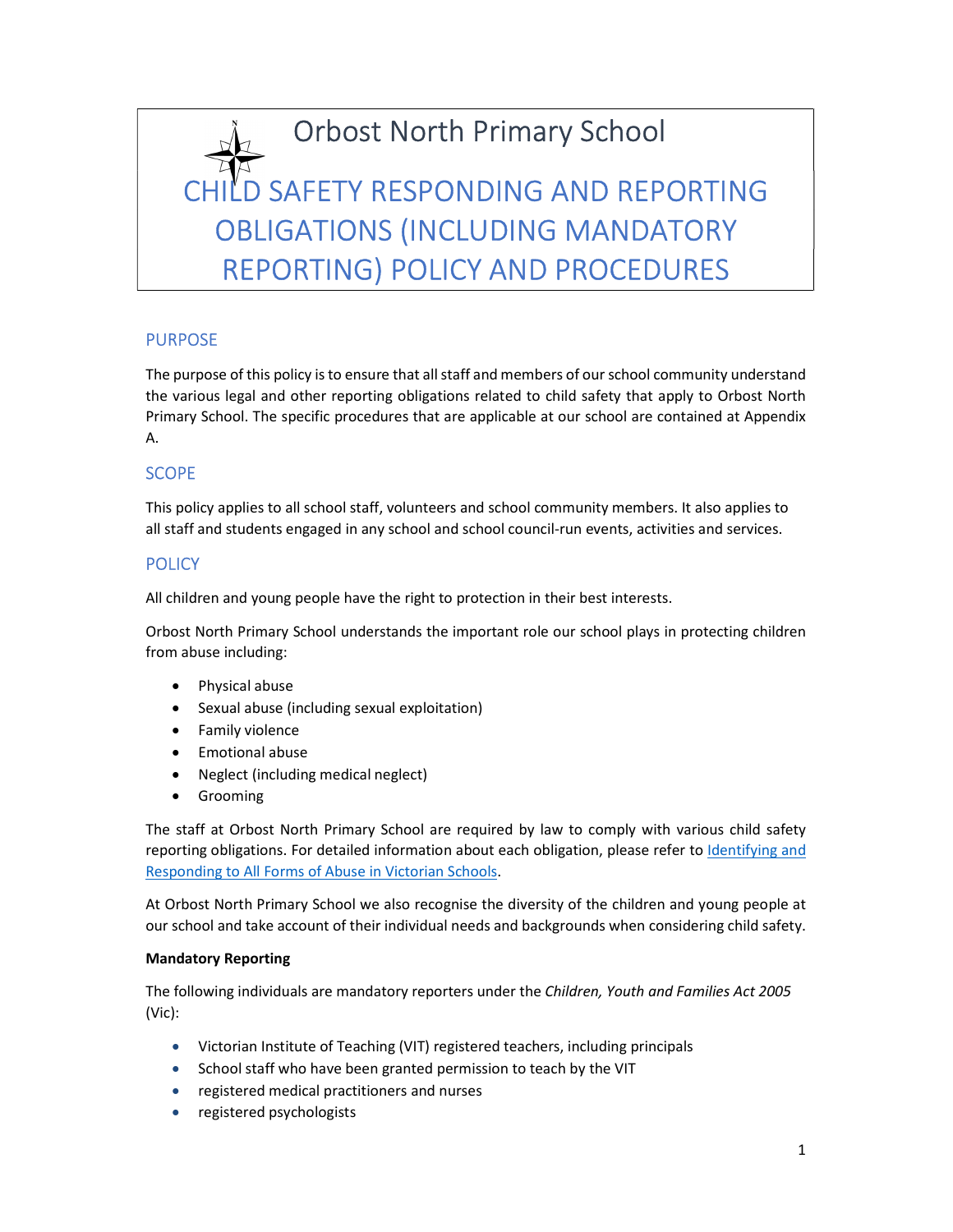- all members of the police force
- People in religious ministry
- Staff who provide direct support to students for mental, emotional or psychological wellbeing, including (but not limited to) school health and wellbeing staff, primary welfare coordinators, student wellbeing coordinators, mental health practitioners, chaplains, and Student Support Services staff

All mandatory reporters must make a report to the Department of Health and Human Services (DHHS) Child Protection as soon as practicable if, during the course of carrying out their professional roles and responsibilities, they form a belief on reasonable grounds that:

- a child has suffered, or is likely to suffer, significant harm as a result of physical abuse and/ or sexual abuse, and
- the child's parents have not protected, or are unlikely to protect, the child from harm of that type.

A mandatory reporter who fails to comply with this legal obligation may be committing a criminal offence. It is important for all staff at Orbost North Primary School to be aware that they are legally obliged to make a mandatory report on each occasion that they form a reasonable belief that a child is in need of protection and they must make a mandatory report even if the principal does not share their belief that a report is necessary.

At our school, all mandated school staff must undertake the Mandatory Reporting and Other Obligations eLearning Module annually. We also require/encourage all other staff to undertake this module, even where they are not mandatory reporters.

For more information about Mandatory Reporting see the Department's Policy and Advisory Library: Protecting Children — Reporting and Other Legal Obligations.

# Child in need of protection

Any person can make a report to DHHS Child Protection (131 278 – 24 hour service) if they believe on reasonable grounds that a child is in need of protection.

The policy of the Department of Education and Training (DET) requires all staff who form a reasonable belief that a child is in need of protection to report their concerns to DHHS or Victoria Police, and discuss their concerns with the school leadership team.

For more information about making a report to DHHS Child Protection, see the Department's Policy and Advisory Library: Protecting Children — Reporting and Other Legal Obligations and Four Critical Actions for Schools: Responding to Incidents, Disclosures and Suspicions of Child Abuse.

At Orbost North Primary School we also encourage all staff to make a referral to Child FIRST when they have significant concern for a child's wellbeing. For more information about making a referral to Child FIRST see the Policy and Advisory Library: Protecting Children – Reporting and Other Legal Obligations

# Reportable Conduct

.

Our school must notify the Department's Employee Conduct Branch (9637 2594) if we become aware of an allegation of 'reportable conduct'.

There is an allegation of reportable conduct where a person has formed a reasonable belief that there has been: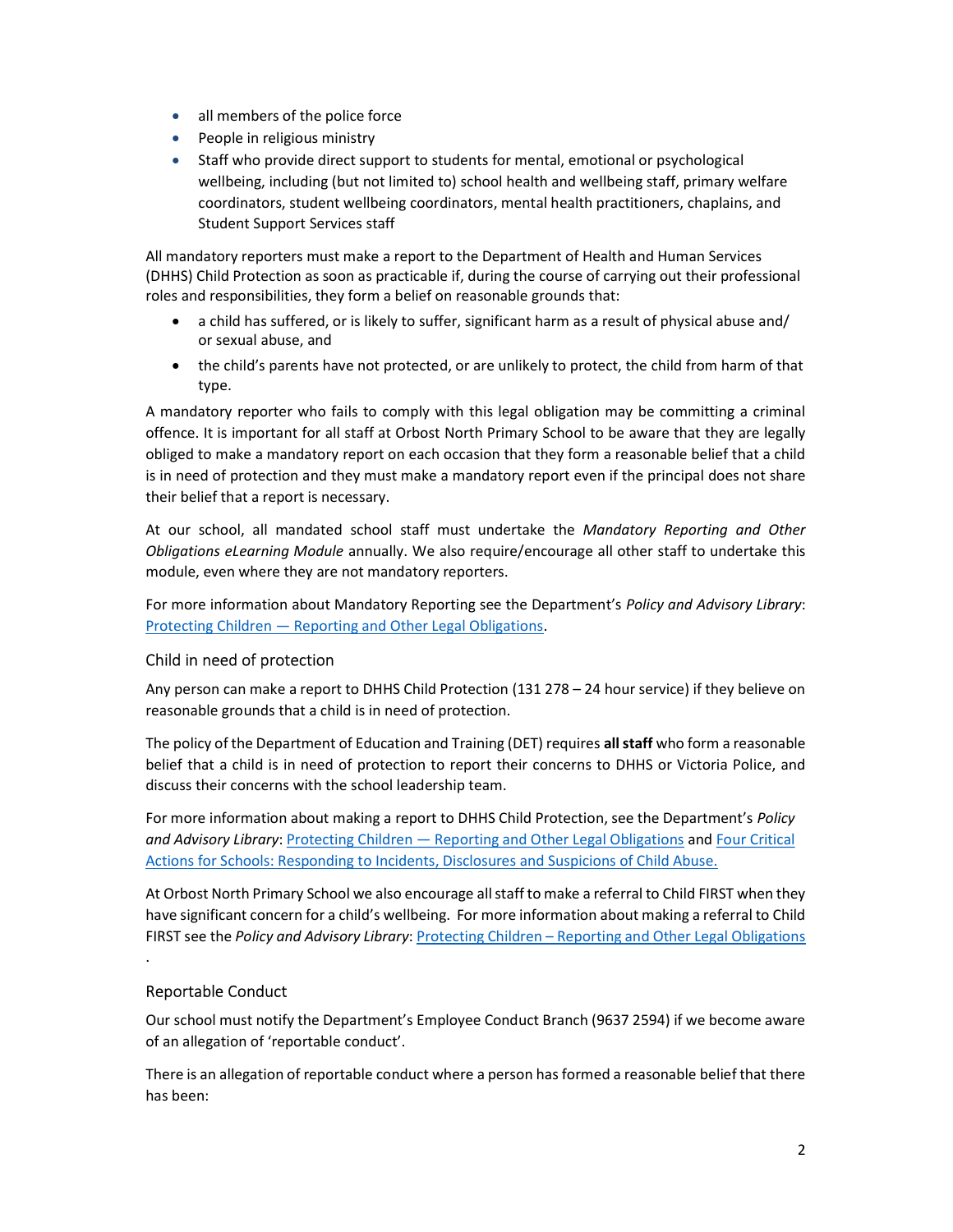- a sexual offence (even prior to criminal proceedings commencing), sexual misconduct or physical violence committed against, with or in the presence of a child;
- behaviour causing significant emotional or physical harm to a child;
- significant neglect of a child; or
- misconduct involving any of the above.

The Department, through the Employee Conduct Branch, has a legal obligation to inform the Commission for Children and Young People when an allegation of reportable conduct is made.

Our principal must notify the Department's Employee Conduct Branch of any reportable conduct allegations involving current or former teachers, contractors, volunteers (including parents), allied health staff and school council employees.

If school staff become aware of reportable conduct by any person in the above positions, they should notify the school principal immediately. If the allegation relates to the principal, they should notify the Regional Director.

For more information about Reportable Conduct see the Department's Policy and Advisory Library: Reportable Conduct.

# Failure to disclose offence

Reporting child sexual abuse is a community-wide responsibility. All adults (ie persons aged 18 years and over), not just professionals who work with children, have a legal obligation to report to Victoria Police, as soon as practicable, where they form a 'reasonable belief' that a sexual offence has been committed by an adult against a child under the age of 16 by another person aged 18 years or over.

Failure to disclose information to Victoria Police (by calling 000 or local police station) as soon as practicable may amount to a criminal offence unless a person has a 'reasonable excuse' or exemption from doing so.

"Reasonable belief" is not the same as having proof. A 'reasonable belief' is formed if a reasonable person in the same position would have formed the belief on the same grounds.

For example, a 'reasonable belief' might be formed when:

- a child states that they have been sexually abused
- a child states that they know someone who has been sexually abused (sometimes the child may be talking about themselves)
- someone who knows a child states that the child has been sexually abused
- professional observations of the child's behaviour or development leads a mandated professional to form a belief that the child has been sexually abused
- signs of sexual abuse leads to a belief that the child has been sexually abused.

"Reasonable excuse" is defined by law and includes:

- fear for the safety of any person including yourself or the potential victim (but not including the alleged perpetrator or an organisation)
- where the information has already been disclosed, for example, through a mandatory report to DHHS Child Protection.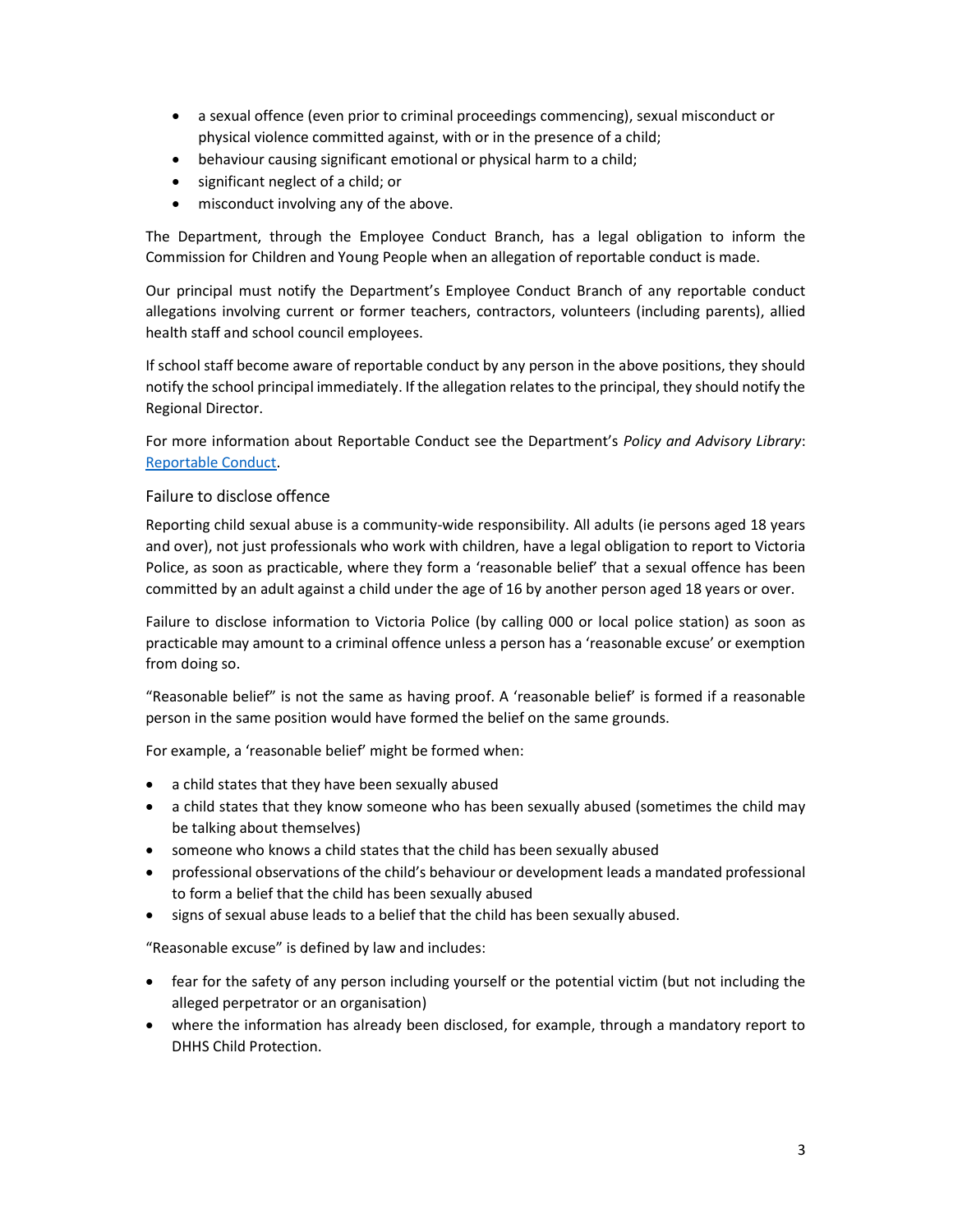# Failure to protect offence

This reporting obligation applies to school staff in a position of authority. This can include principals, assistant principals and campus principals. Any staff member in a position of authority who becomes aware that an adult associated with their school (such as an employee, contractor, volunteer or visitor) poses a risk of sexual abuse to a child under the age of 16 under their care, authority or supervision, must take all reasonable steps to remove or reduce that risk.

This may include removing the adult (ie persons aged 18 years and over) from working with children pending an investigation and reporting your concerns to Victoria Police.

If a school staff member in a position of authority fails to take reasonable steps in these circumstances, this may amount to a criminal offence.

## Grooming

Grooming is a criminal offence under the Crimes Act 1958 (Vic). This offence targets predatory conduct undertaken by an adult to prepare a child, under the age of 16, to engage in sexual activity at a later time. Grooming can include communicating and/or attempting to befriend or establish a relationship or other emotional connection with the child or their parent/carer.

## Further information

For more information about these offences and reporting obligations see: Protecting Children — Reporting and Other Legal Obligations.

# RELATED POLICIES AND FURTHER INFORMATION

Statement of Commitment to Child Safety, Child Safety Policy

# REVIEW CYCLE

This policy was last updated on 13<sup>th</sup> November 2021 and is scheduled for review on November 2024.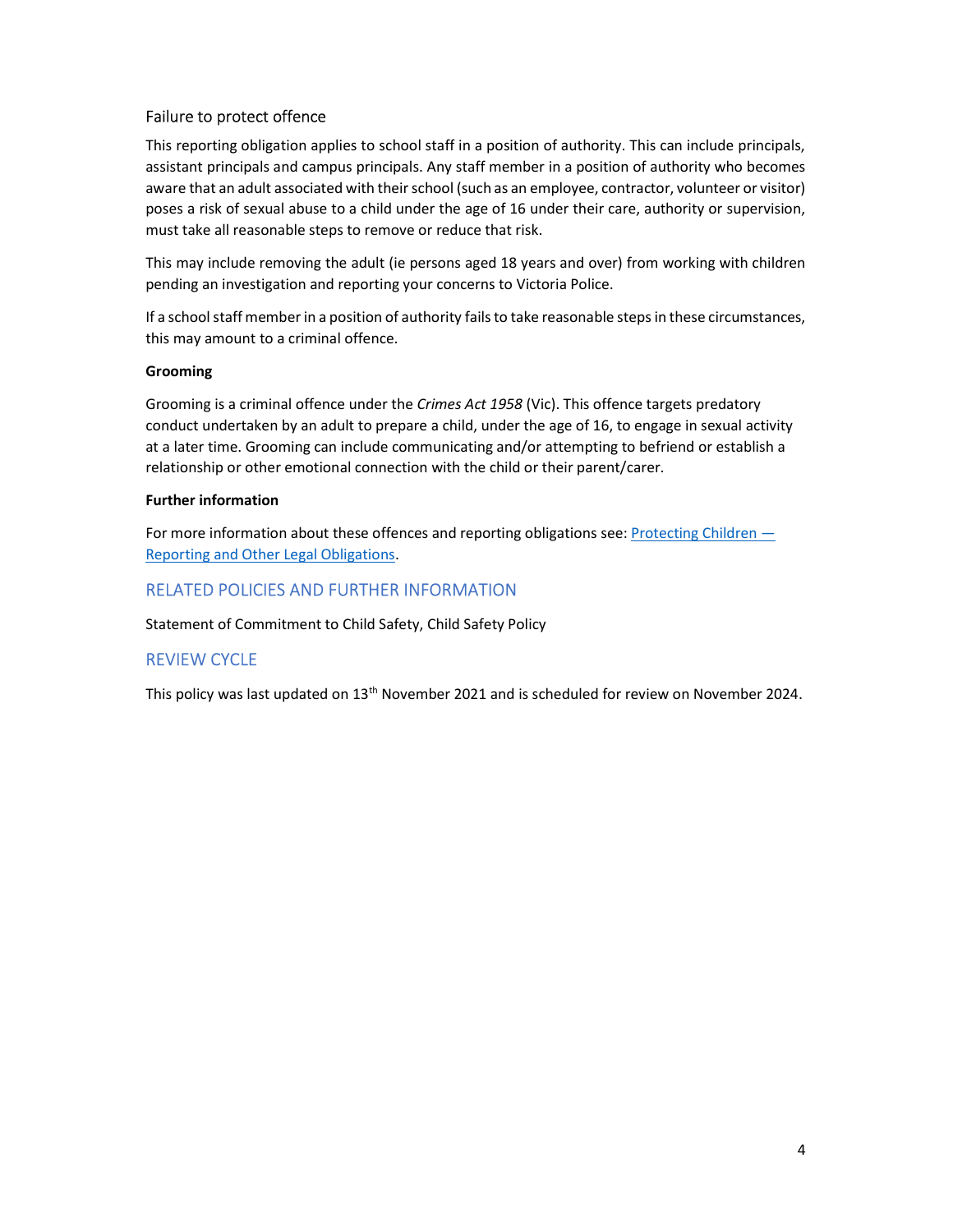# APPENDIX A

# CHILD SAFETY RESPONDING AND REPORTING PROCEDURES AT ORBOST NORTH PRIMARY SCHOOL

#### For students

- All students should feel safe to speak to any staff member to raise any concerns about their safety or any other concerns that they have.
- If a student does not know who to approach at Orbost North Primary School they should start with the Principal

#### Managing disclosures made by students

When managing a disclosure you should:

- listen to the student and allow them to speak
- stay calm and use a neutral tone with no urgency and where possible use the child's language and vocabulary (you do not want to frighten the child or interrupt the child)
- be gentle, patient and non-judgmental throughout
- highlight to the student it was important for them to tell you about what has happened
- assure them that they are not to blame for what has occurred
- do not ask leading questions, for example gently ask, "What happened next?" rather than "Why?"
- be patient and allow the child to talk at their own pace and in their own words
- do not pressure the child into telling you more than they want to, they will be asked a lot of questions by other professionals and it is important not to force them to retell what has occurred multiple times
- reassure the child that you believe them and that disclosing the matter was important for them to do
- use verbal facilitators such as, "I see", restate the child's previous statement, and use nonsuggestive words of encouragement, designed to keep the child talking in an open-ended way ("what happened next?")
- tell the child in age appropriate language you are required to report to the relevant authority to help stop the abuse, and explain the role of these authorities if appropriate (for a young child this may be as simple as saying "I will need to talk to people to work out what to do next to help you").

#### When managing a disclosure you should AVOID:

- displaying expressions of panic or shock
- asking questions that are investigative and potentially invasive (this may make the child feel uncomfortable and may cause the child to withdraw)
- going over the information repeatedly (you are only gathering information to help you form a belief on reasonable grounds that you need to make a report to the relevant authority)
- making any comments that would lead the student to believe that what has happened is their fault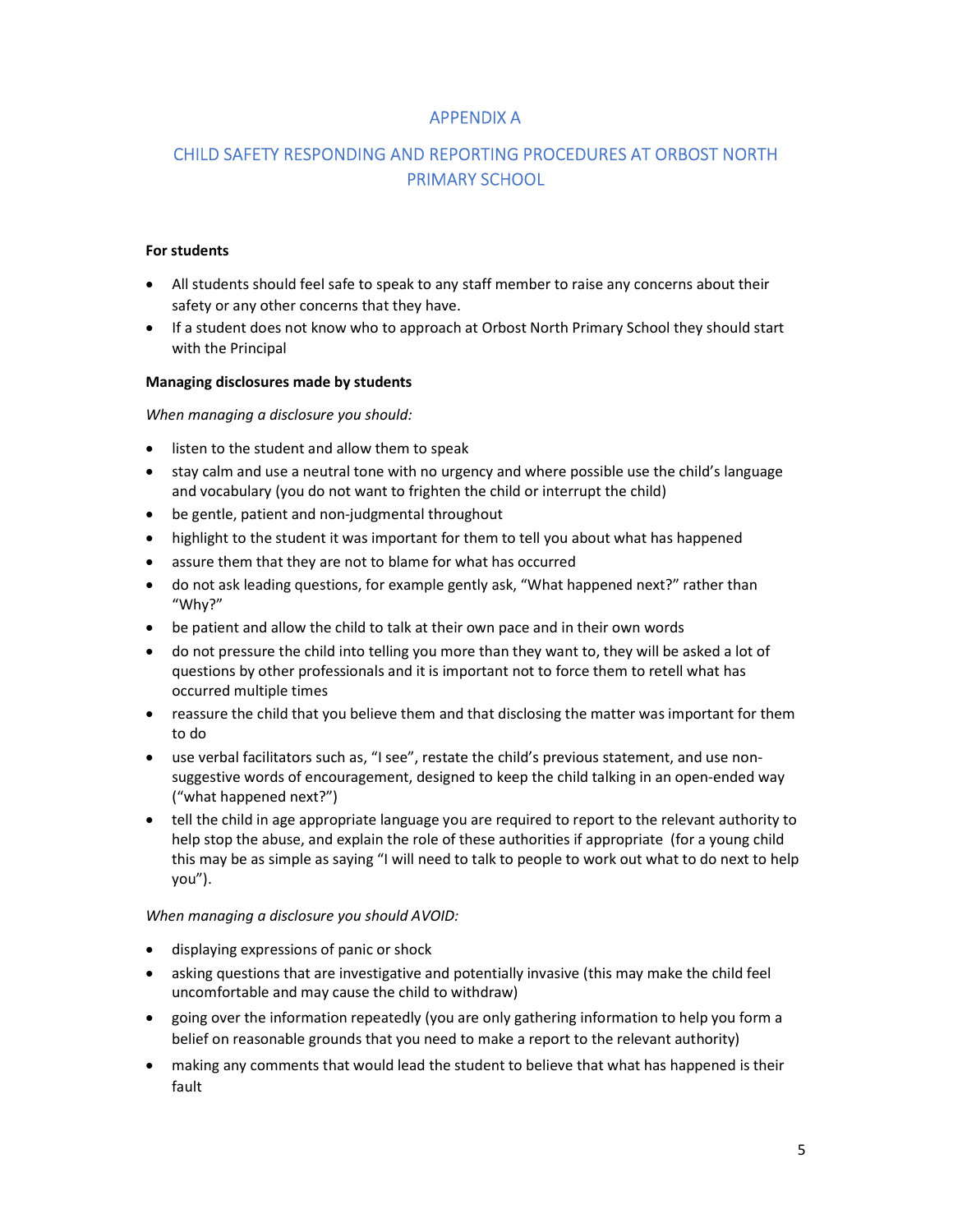making promises to the child about what will occur next or that things will be different given the process can be unpredictable and different for each child depending on their circumstances (instead reassure them that you and others will do your best to help).

#### General procedures

Our school will follow the Four Critical Actions for Schools: Responding to Incidents, Disclosures and Suspicions of Child Abuse (Four Critical Actions) when responding to incidents, disclosures and suspicions of child abuse.

All staff at our school who believe that a child is in need of protection, even if it doesn't meet the threshold required for mandatory reporting or the staff member is not a mandatory reporter, should in the first instance, speak to the Principal or should make the required reports to DHHS Child Protection and/or Victoria Police as necessary.

At our school the Principal will be responsible for monitoring overall school compliance with this procedure.

Nothing in this procedure prevents a staff member or any other person from reporting to the relevant authorities if they form a reasonable belief that a child is at risk of abuse.

#### Reporting suspicions, disclosures or incidents of child abuse

#### Responsibilities of all school staff

If a school staff member reasonably suspects or witnesses an incident of child abuse or receives a disclosure of child abuse, they must:

- If a child is at immediate risk of harm, separate alleged victims and others involved, administer first aid and call 000.
- Speak to the Principal as soon as possible, who will follow the Four Critical Actions.
- Make detailed notes of the incident or disclosure using the Responding to Suspected Child Abuse: Template if available and ensure that those notes are kept and stored securely in locked office filing cabinet.

If the staff member is a mandatory reporter and reasonably believes that a student has suffered physical and/or sexual abuse from which the child's parents have not protected the child, they must ensure that a report to DHHS Child Protection or Victoria Police has been made by the school Principal. If the report has not been made by another staff member, the mandatory reporter must make the report.

If the staff member has formed a 'reasonable belief' that a sexual offence has been committed by an adult against a child, they must ensure that a report to Victoria Police has been made by the Principal. If the report has not been made by another staff member, the staff member must make the report.

In circumstances where a member of the leadership team disagrees that a report needs to be made, but the staff member has formed a 'reasonable belief' that the child is in need of protection and/or has been the victim of sexual abuse, the staff member must still contact DHHS Child Protection and/or Victoria Police to make the report.

The Principal is responsible for promptly managing the school's response to an incident, suspicion or disclosure of child abuse, and ensuring that the incident, suspicion or disclosure is taken seriously.